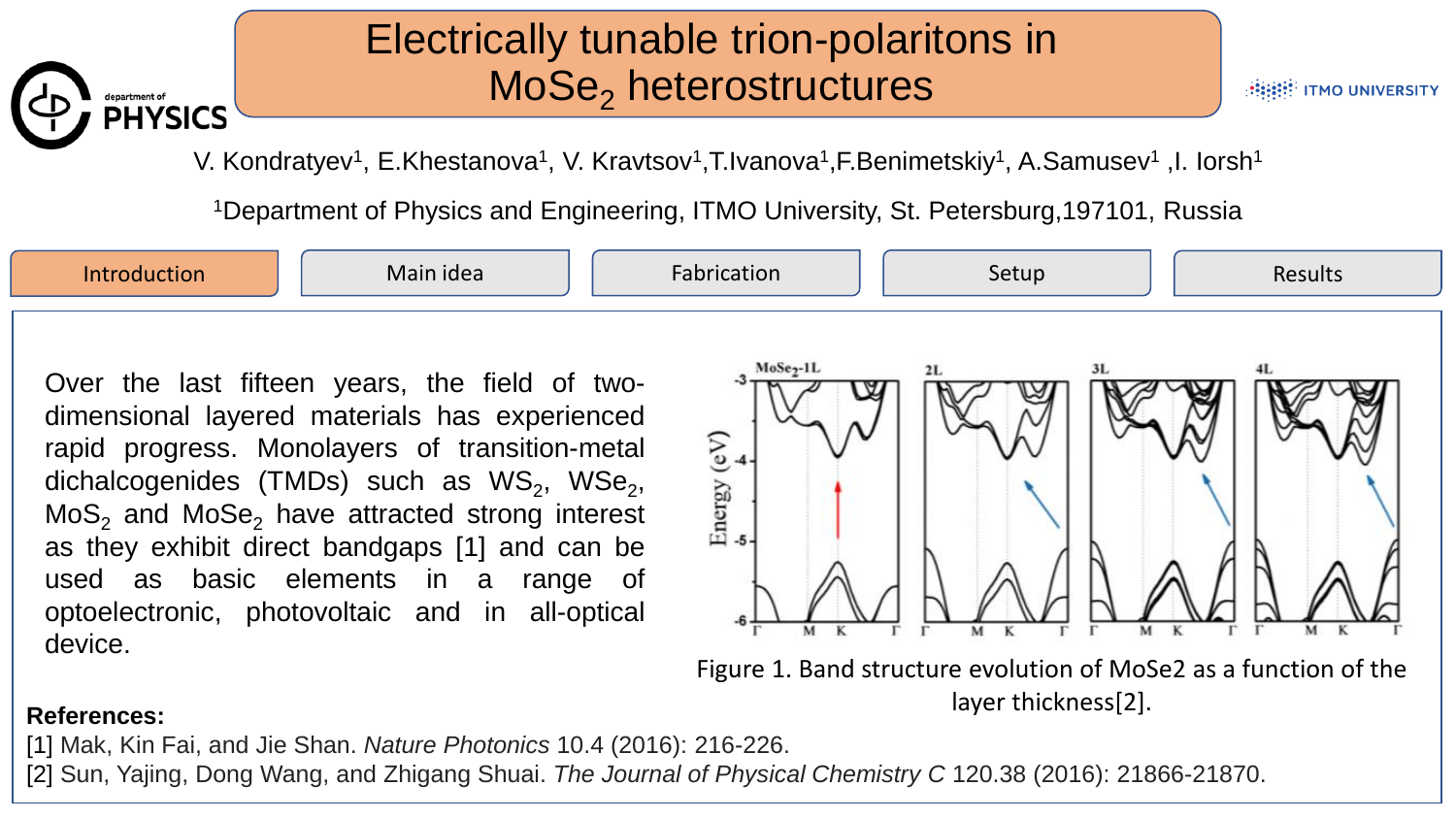

V. Kondratyev<sup>1</sup>, E.Khestanova<sup>1</sup>, V. Kravtsov<sup>1</sup>,T.Ivanova<sup>1</sup>,F.Benimetskiy<sup>1</sup>, A.Samusev<sup>1</sup>,I. Iorsh<sup>1</sup>

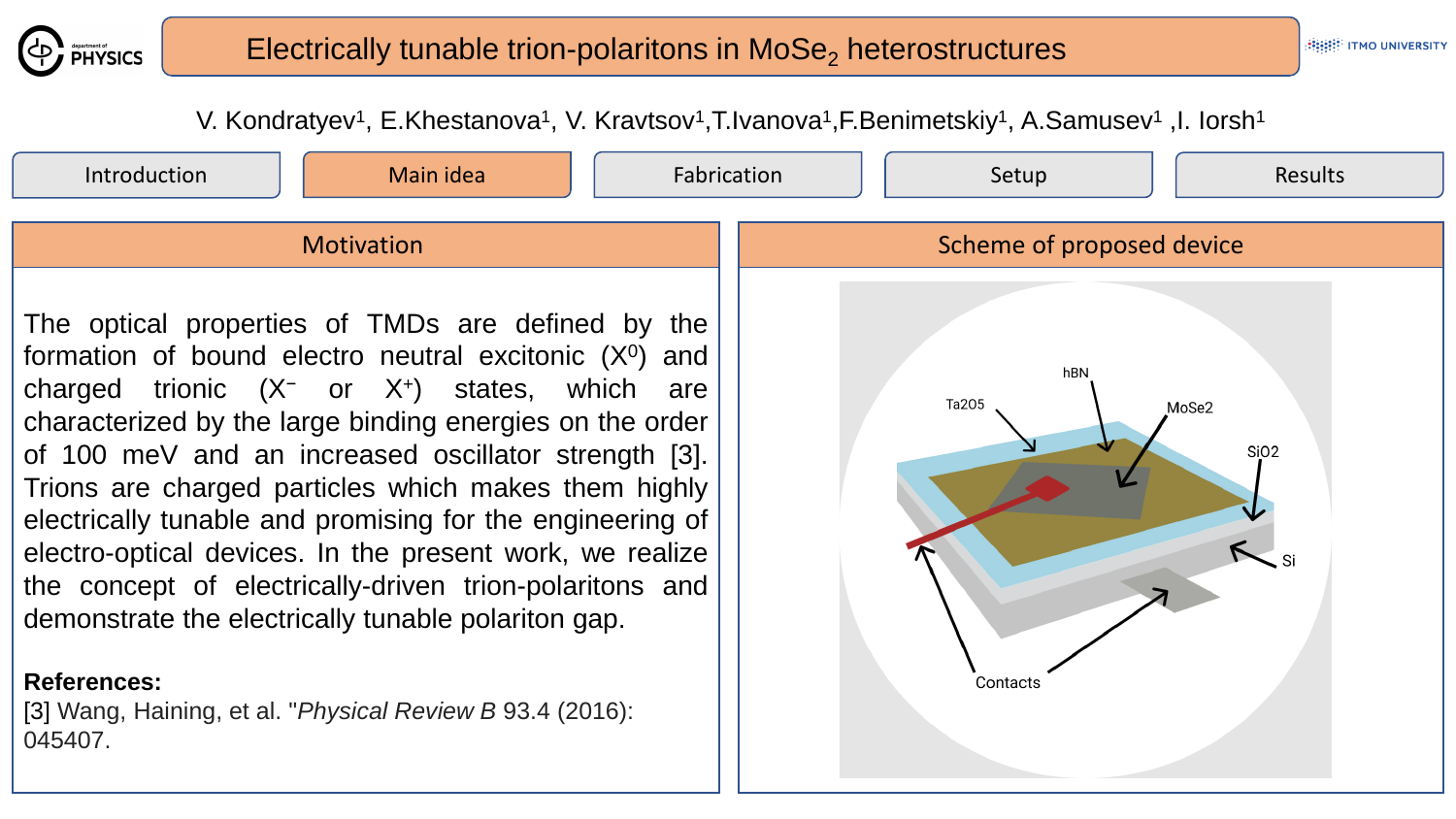

**HHHH ITMO UNIVERSITY** 

V. Kondratyev<sup>1</sup>, E.Khestanova<sup>1</sup>, V. Kravtsov<sup>1</sup>,T.Ivanova<sup>1</sup>,F.Benimetskiy<sup>1</sup>, A.Samusev<sup>1</sup>,I. Iorsh<sup>1</sup>

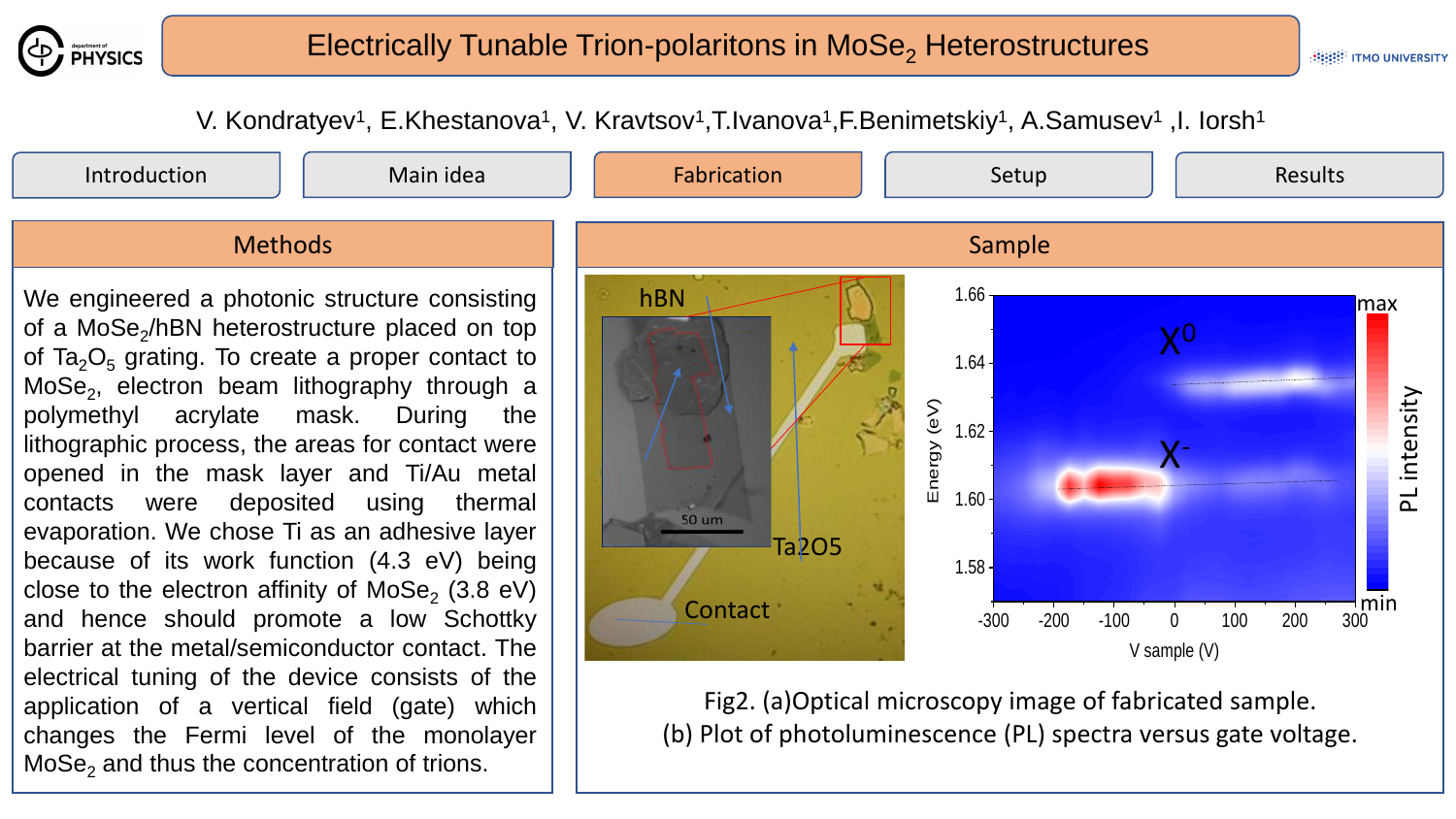

V. Kondratyev<sup>1</sup>, E.Khestanova<sup>1</sup>, V. Kravtsov<sup>1</sup>,T.Ivanova<sup>1</sup>,F.Benimetskiy<sup>1</sup>, A.Samusev<sup>1</sup>,I. Iorsh<sup>1</sup>



We characterize the gate dependence of the total photoluminescence of our device. For this, we employ a setup which contains a closed-cycle helium cryostat with a base temperature of 7K. To excite photoluminescence we use He-Ne laser with a wavelength of 632.8 nm. The beam was focused on a sample by an objective lens (Mitutoyo Objective 100x/0.7). The collected photoluminescence signal was directed to the slit spectrometer (Princeton SP2500, CCD camera PyLoN 400BReXcelon). To excite our sample electrically KEITHLEY Model 6487 was used, the voltage was applied to monolayer, ground to Si, to prevent the insulator breakdown we used built-in current compliance.